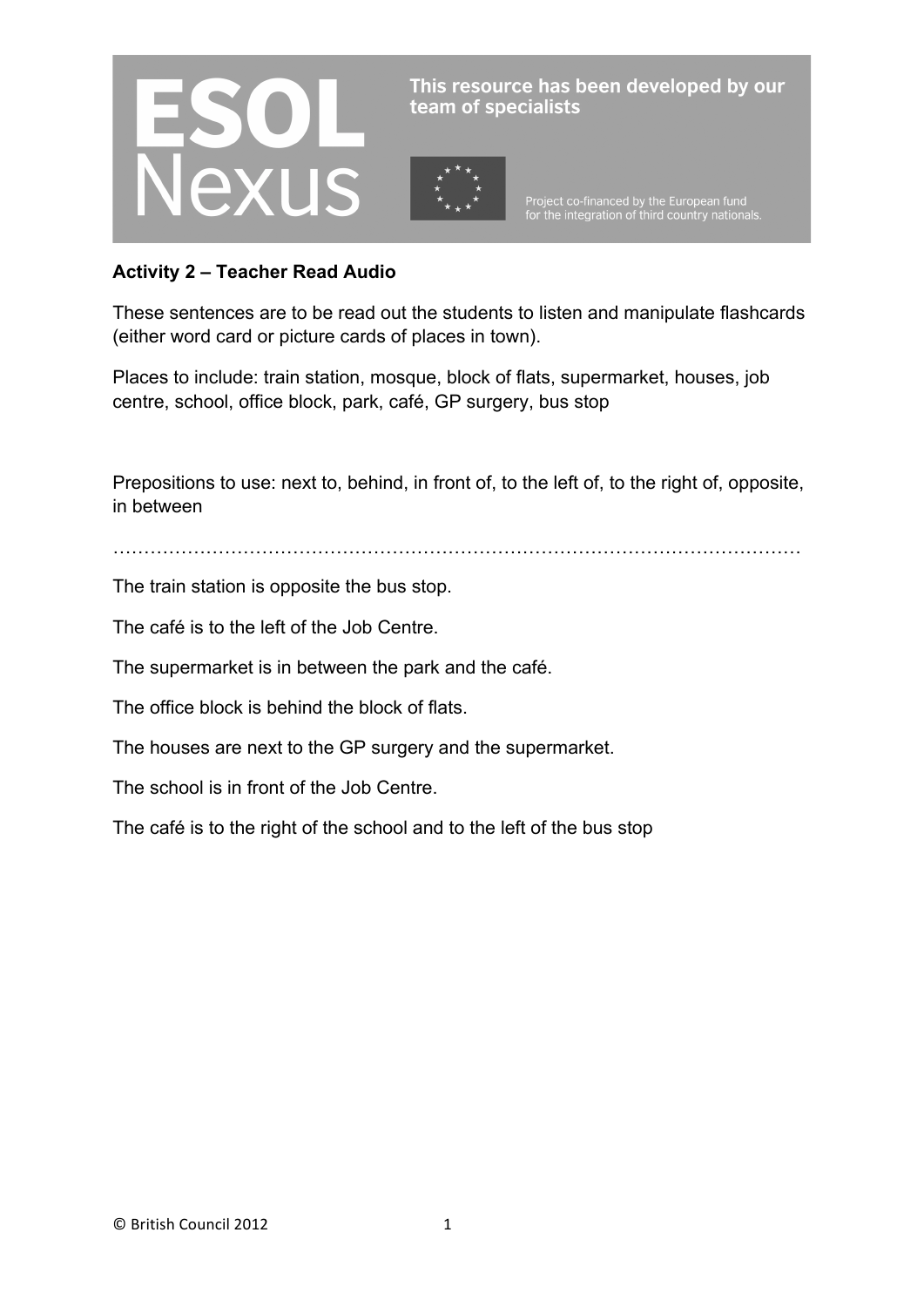The train station is opposite the bus stop.

The café is to the left of the Job Centre.

The supermarket is in between the park and the café.

The office block is behind the block of flats.

The houses are next to the GP surgery and the supermarket.

The school is in front of the Job Centre.